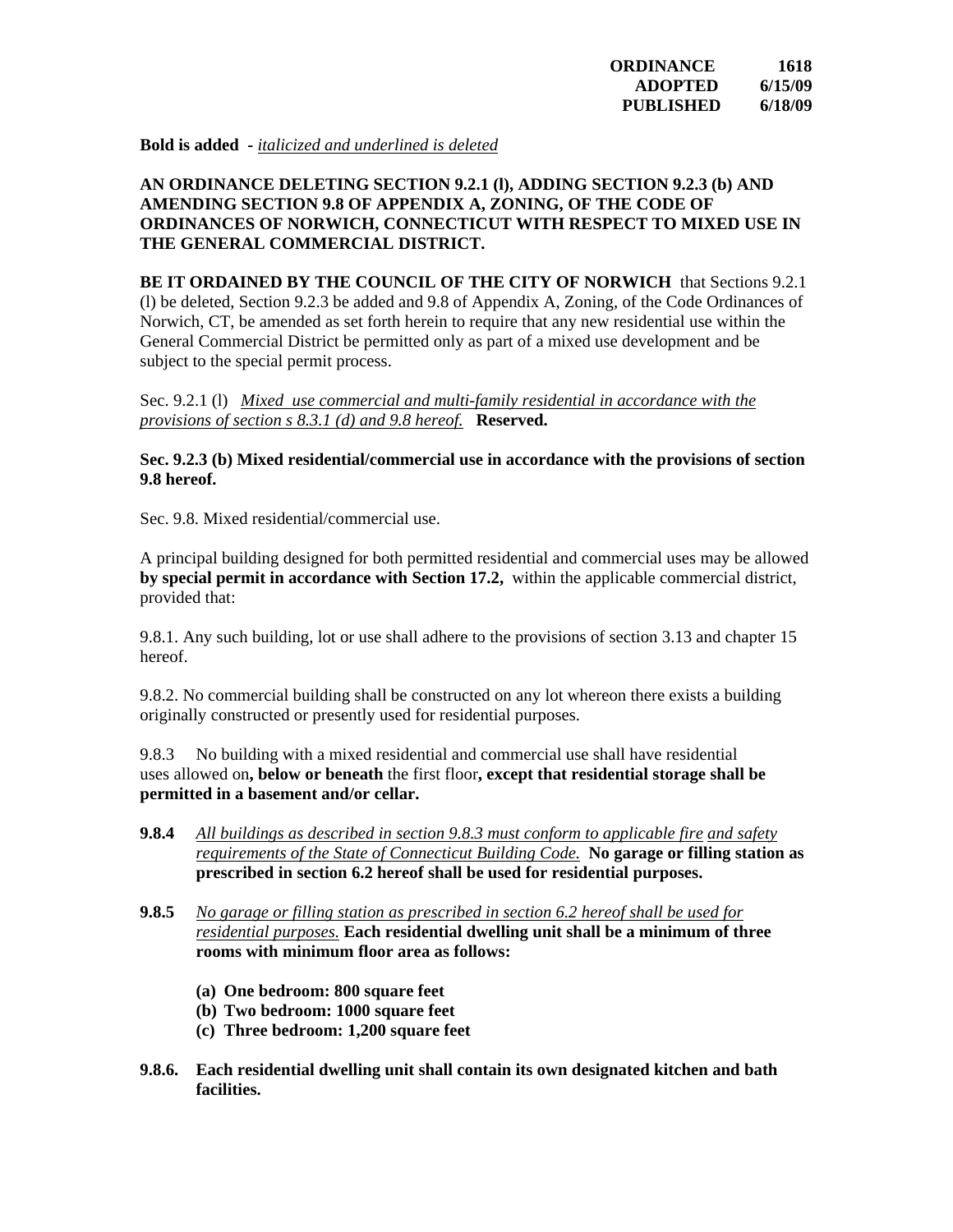### **9.8.7. The square footage in residential use shall not exceed the square footage in commercial use. The square footage of any basement, cellar, attic, accessory use or accessory building shall not be included in the computation.**

Purpose: To amend section 9.2.1 (l) to eliminate new residential-only uses in the General Commercial District. New residential uses shall be permitted only as part of a mixed use building and shall require a special permit application and be subject to enumerated conditions.

**Alderman Mark Bettencourt**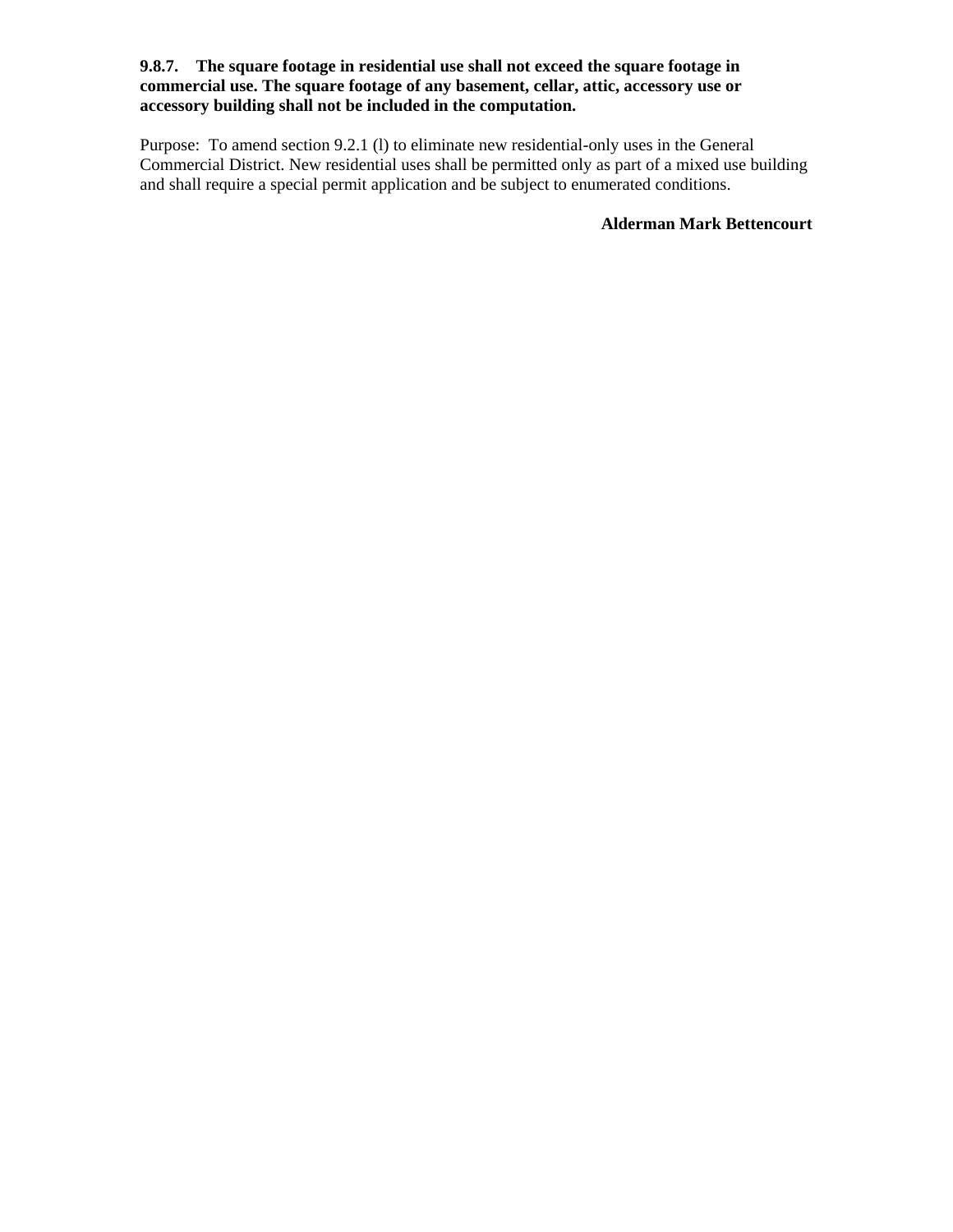**ORDINANCE 1619 ADOPTED 6/15/09 PUBLISHED 6/18/09** 

# **AN ORDINANCE CONCERNING THE INCREASE IN SUBDIVISION FEES**

**WHEREAS,** the City has experienced an increase in the cost of administering subdivisions and;

**WHEREAS,** the City has not increased the fee structure for subdivisions 1988 and;

**WHEREAS,** the City has surveyed these fee structures in other similarly-sized Connecticut municipalities and wishes to have its fee structure be comparable to those other municipalities.

**NOW, THEREFORE, BE IT ORDAINED BY THE COUNCIL OF THE CITY OF NORWICH**, that, effective July 1, 2009, the following portions of the City of Norwich Code of Ordinances be and hereby are amended:

# *Chapter 19 STREETS, SIDEWALKS AND SUBDIVISIONS*

# *ARTICLE II. SUBDIVISIONS*

## *Sec. 19-23. Preliminary plan submission procedures; preliminary plan option.*

Prior to the filing of an official application for approval of a final subdivision plan, any subdivider may, at his option, submit an application, signed by the owner of the subdivision site, to the commission for consideration of a preliminary subdivision plan. Said submission shall also comply with the requirements of section 19-26 of these regulations. The commission shall not be required to consider an application for approval of a subdivision if the same or substantially the same parcel is pending before the commission.

(1) Copies, timing and fees. One copy of the application form and eight copies of the maps, plans, profiles, and other required documents shall be submitted by the subdivider to the secretary of the commission at least 14 days prior to a regularly scheduled commission meeting at which it is to be considered. All applications for approval of preliminary subdivision plans shall be accompanied by a fee of [\$100.00] \$300.00 [or] and [\$20.00] \$100.00 per lot [, whichever is greater].

## **BE IT FURTHER ORDAINED BY THE COUNCIL OF THE CITY OF NORWICH**, that

these fees and penalties shall be in addition to any fees, penalties and surcharges which the City of Norwich is required to collect and remit to the State of Connecticut.

**City Manager Alan H Bergren**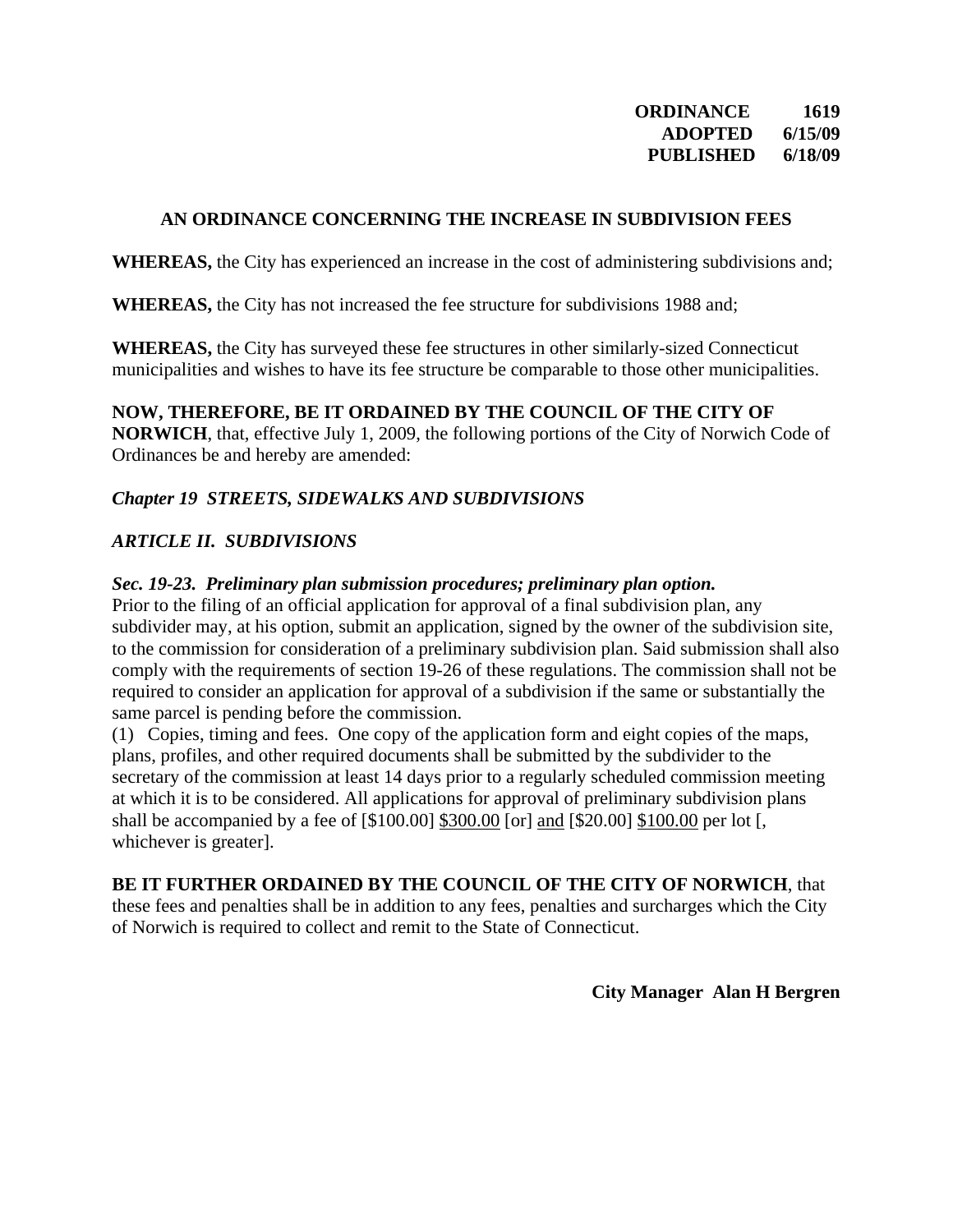# **AN ORDINANCE CONCERNING THE INCREASE IN PLANNING AND ZONING PERMIT FEES AND PENALTIES**

**WHEREAS,** the City has experienced an increase in the cost of administering planning and zoning permits and;

**WHEREAS,** the City has not increased the fee and penalties structures for planning and zoning permits since 2003 and;

**WHEREAS,** the City has surveyed these fee structures in other similarly-sized Connecticut municipalities and wishes to have its fee structure be comparable to those other municipalities.

# **NOW, THEREFORE, BE IT ORDAINED BY THE COUNCIL OF THE CITY OF NORWICH**, that, effective July 1, 2009, the following portions of the City of Norwich Code of Ordinances be and hereby are amended:

# *APPENDIX A –ZONING, CHAPTER 17. SITE PLAN REVIEW AND SPECIAL PERMITS, Sec. 17.1. Site plan review authorization and approval.*

In all cases where this ordinance requires site plan review, no permit shall be issued by the zoning enforcement officer except in conformity with this section.

17.1.1.Site plan application.

(a) Each request for site plan approval shall be accompanied by the following:

1. Application provided on a form approved by the commission. Such application shall contain the signature of the applicant and the owner of the property or a letter authorizing the applicant to submit such application signed by the owner of the property. Site plan applications must be submitted 21 working days prior to the regularly scheduled meeting.

2. Cost estimate of all site work prepared by a professional engineer licensed in the State of Connecticut.

3. Ten sets of site plans, prepared by a professional engineer and/or land surveyor licensed in the State of Connecticut as applicable. Plans must contain embossed stamp and original signatures.

4. Elevation drawings and general floor plans of all proposed buildings.

5. Letters of review from any agency outside of the city as applicable and deemed necessary by the commission, including, but not limited to, state department of transportation, local historic district commission, and department of environmental protection.

6. Application fee in accordance with the following schedule:

[\$100.00] \$200.00 application fee:

Multifamily development ten units or less.

Commercial or industrial development or structures used for other than residential development with buildings containing less than 10,000 square feet of area.

Parking lots and/or site work not required as part of the construction of a building. [\$200.00] \$300.00 application fee:

Multifamily development over ten units.

Commercial or industrial development or other such development with structures containing over 10,000 square feet of area.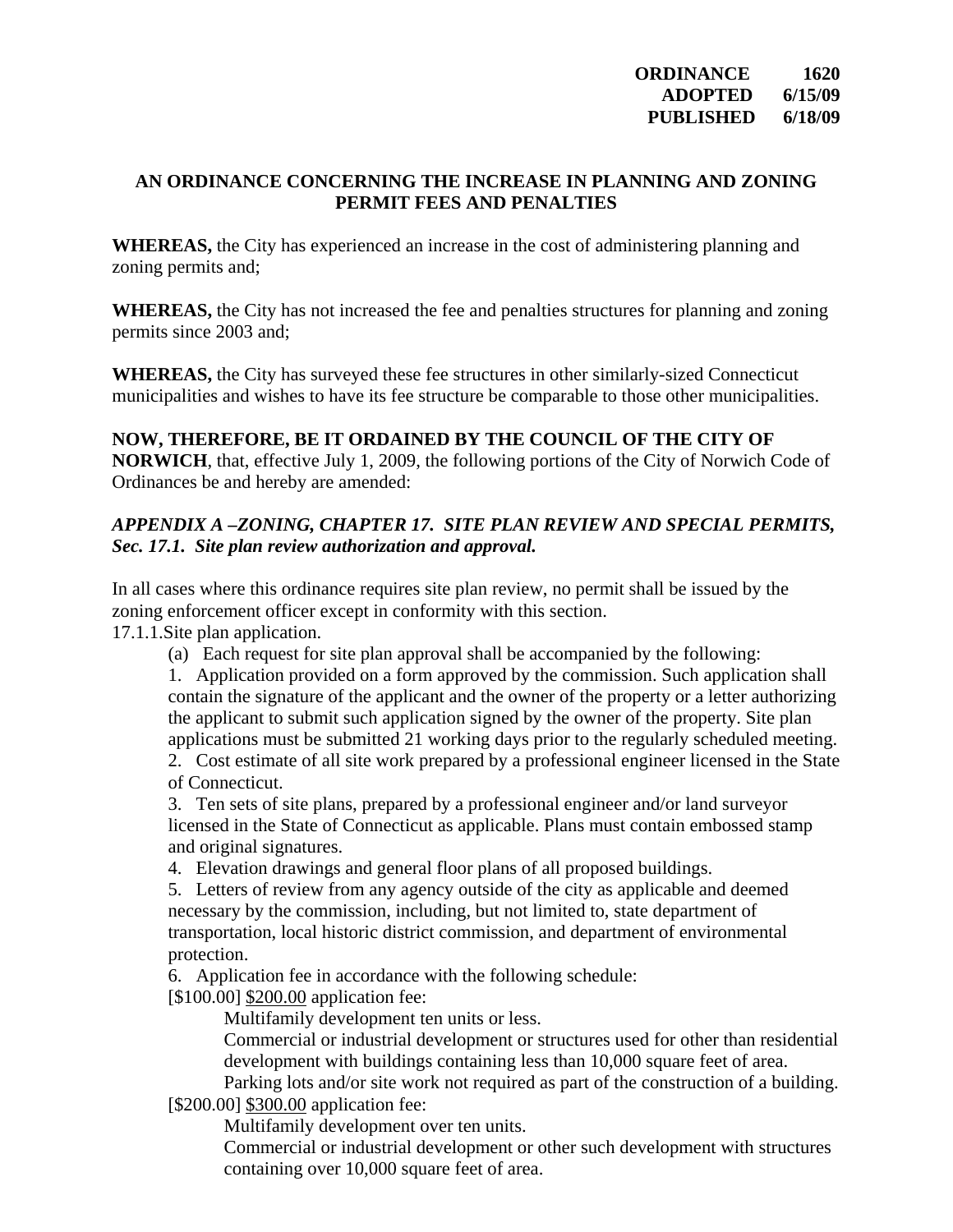# *Sec. 17.2. Special permits.*

A special permit pertains to a use that may be generally compatible with the uses permitted as of right within a particular zoning district; however, the nature of such use is such that the precise location and mode of operation must be individually regulated based on criteria outlined in section 17.2.3 of these regulations.

The zoning enforcement officer shall not issue a zoning permit for those special permitted uses until such time the commission on the city plan approves the use pursuant to the procedures outlined in these regulations.

17.2.1.Application procedure. A special permit application shall be submitted to the commission on the city plan at least 14 working days prior to the regularly scheduled commission meeting. Information to be provided by the applicant shall include the following:

(a) Fee in the amount of [\$300.00] \$500.00.

(b) Application on a form provided by the commission on the city plan.

(c) Additional information as requested by the commission in order to ensure compliance with the special permit criteria outlined in section 17.2.3 of these regulations

# *APPENDIX A –ZONING, CHAPTER 18. ENFORCEMENT AND ADMINISTRATION, Sec. 18.2. Zoning permit required.*

No building or structure shall be erected, added to or structurally altered until a zoning permit has been issued by the zoning enforcement officer. All applications for such zoning permits shall be in accordance with the requirements of this ordinance. The building inspector shall not issue a building permit until such time as a zoning permit has been issued.

18.2.1.Matter accompanying application. There shall be submitted with all applications for zoning permits, two copies of a layout or plot plan drawn to scale showing the actual dimensions of the lot to be built upon, the exact size and location on the lot of the principal buildings to be erected, and such other information as the zoning enforcement officer shall deem necessary to ascertain whether the proposed buildings comply with the provisions of this ordinance. For all applications other than single-family dwellings, all plot plans shall be certified by an engineer and/or land surveyor registered in the State of Connecticut, whichever is applicable. For singlefamily home development, where there is question regarding lot size, lot dimension, building setback or location in relation to a designated wetland, watercourse or floodplain, the zoning enforcement officer may require that a registered land surveyor verify lot size, site elevation, dimension, setback, or distance for such single-family home development.

18.2.2.Waiver of plot plan. The zoning enforcement officer may waive the filing of a layout or plot plan, or the requirement for certification by an engineer and/or land surveyor, required in section 18.2.1 if the proposed work is of a minor nature or consists of minor repairs, provided the scope of the proposed work is adequately described in the application.

18.2.3.Payment of fee. One copy of such layout or plot plan shall be returned when approved by the zoning enforcement officer together with such permit to the applicant upon payment of the established fees as noted below:

- (a) Single-family residential . . . \$50.00
- (b) Multifamily residential . . . [\$100.00] \$200.00
- (c) Industrial/commercial . . . [\$100.00] \$200.00
- (d) Residential accessory/addition . . . \$25.00